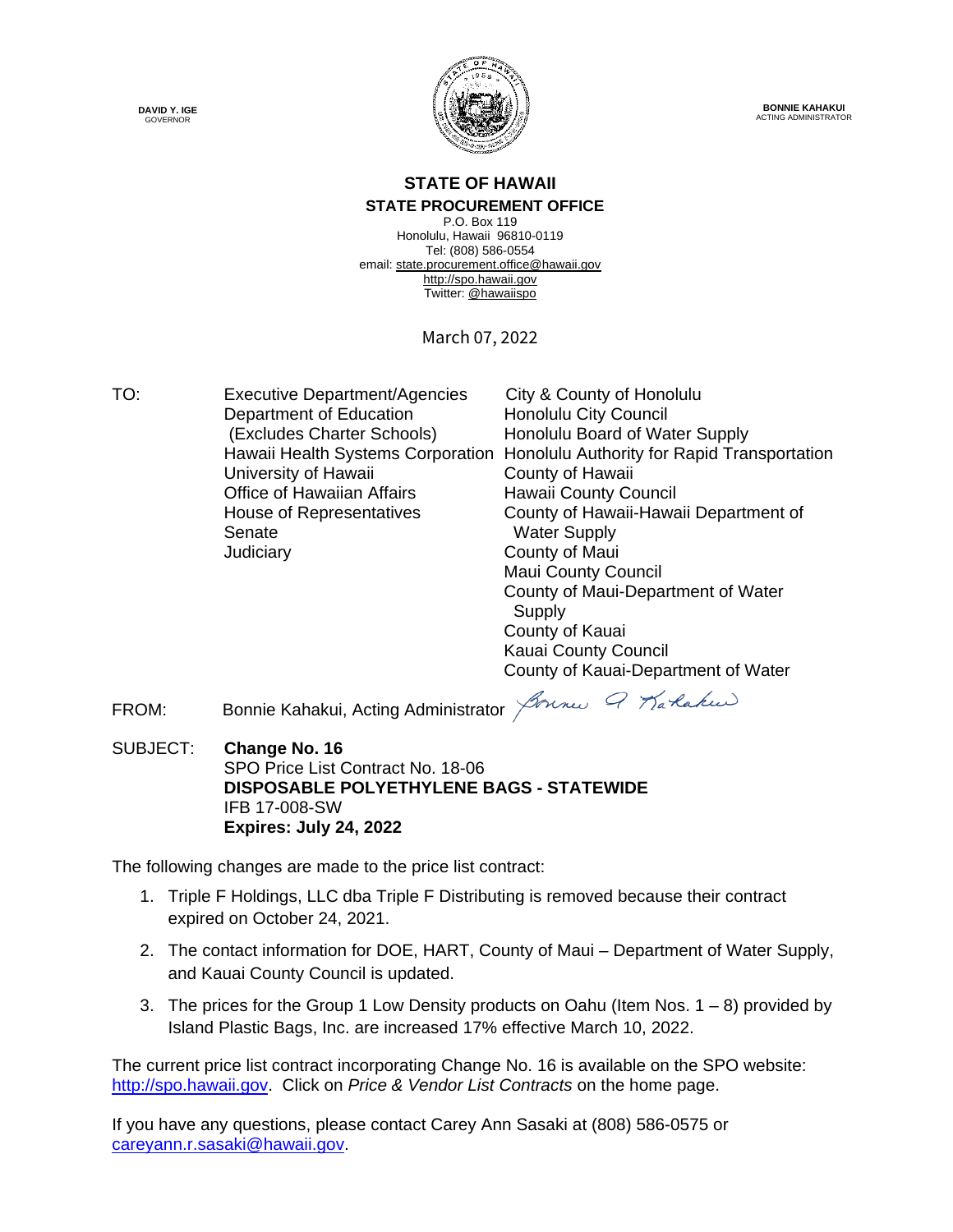# **WHERE TO FIND:**

| Oahu Contractor Information - Oahu Plastic Bags Inc. dba HI-V Plastic Bag Manufacturing  6 |  |
|--------------------------------------------------------------------------------------------|--|
|                                                                                            |  |
|                                                                                            |  |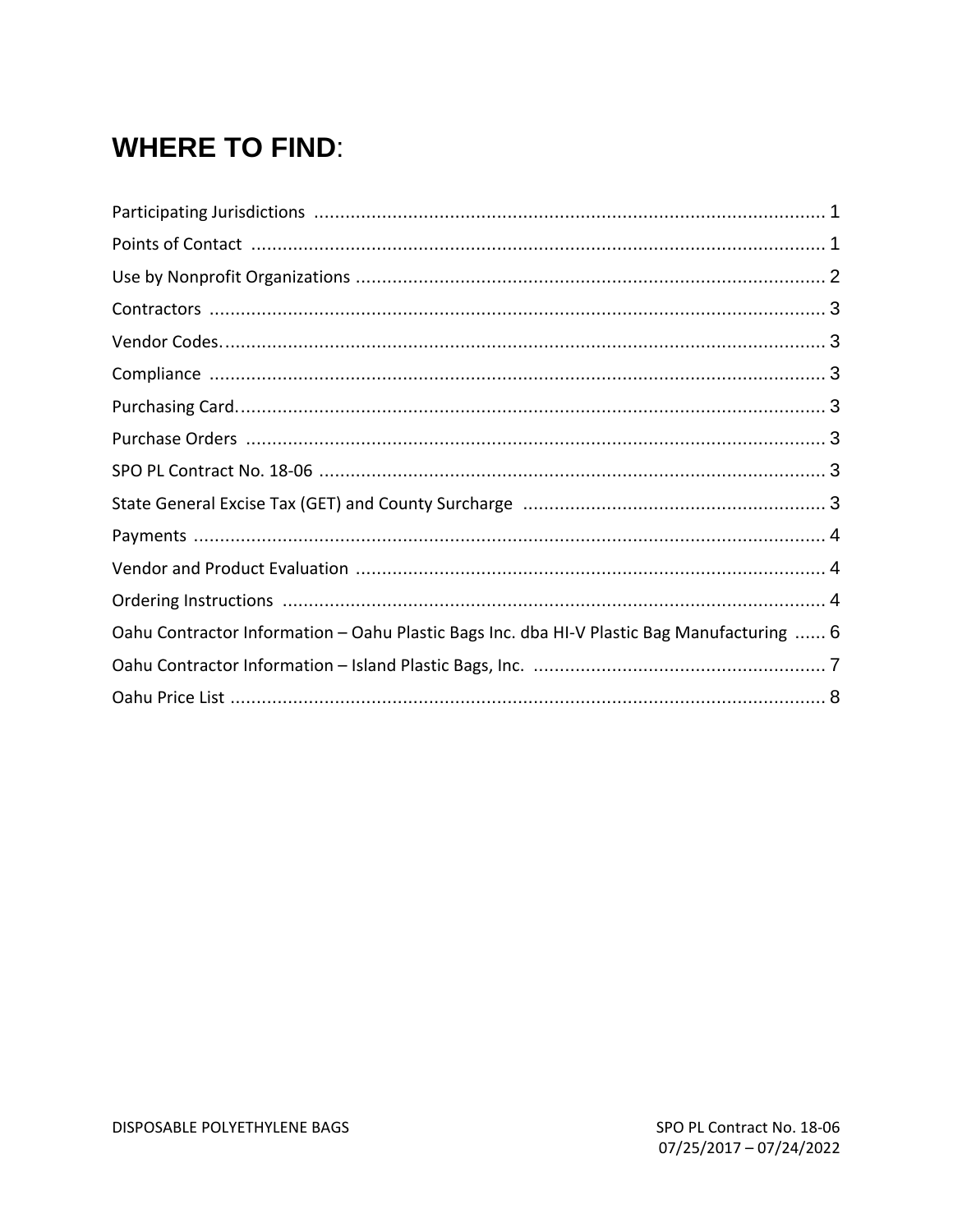## **STATE OF HAWAII STATE PROCUREMENT OFFICE**

**SPO Price List Contract No. 18-06**

Replaces SPO PL Contract No 13-01 Includes Change No. 16 Effective: 03/10/2022

## **DISPOSABLE POLYETHYLENE BAGS**

(IFB-17-008-SW) **July 25, 2017 to July 24, 2022**

**PARTICIPATING JURISDICTIONS** listed below have signed a cooperative agreement and/or a memorandum of agreement with the SPO and are authorized to utilize this price list contract.

| <b>Executive Departments/Agencies</b> | City and County of Honolulu (C&C Honolulu)                                                  |
|---------------------------------------|---------------------------------------------------------------------------------------------|
| Department of Education (DOE)         | <b>Honolulu City Council</b>                                                                |
| (Excludes Charter Schools)            | Honolulu Board of Water Supply                                                              |
|                                       | Hawaii Health Systems Corporation (HHSC) Honolulu Authority for Rapid Transportation (HART) |
| Office of Hawaiian Affairs (OHA)      | County of Hawaii                                                                            |
| University of Hawaii (UH)             | <b>Hawaii County Council</b>                                                                |
| House of Representatives (House)      | County of Hawaii-Hawaii Department of Water                                                 |
| Senate                                | Supply                                                                                      |
| Judiciary                             | County of Maui                                                                              |
|                                       | <b>Maui County Council</b>                                                                  |
|                                       | County of Maui-Department of Water Supply                                                   |
|                                       | County of Kauai                                                                             |
|                                       | <b>Kauai County Council</b>                                                                 |
|                                       | County of Kauai-Department of Water                                                         |

The participating jurisdictions are not required, but may purchase from this price list contract, and requests for exception from the contract are not required. Participating jurisdictions are allowed to purchase from other contractors, however, HRS chapter 103D and the procurement rules apply to purchases using the applicable procurement method and its procedures, such as small purchases or competitive sealed bidding. The decision to use this contract or to solicit pricing from other sources will be at the discretion of the participating jurisdiction.

**POINTS OF CONTACT.** Questions regarding the products listed, ordering, pricing, and status should be directed to the Contractor(s).

Procurement questions or concerns may be directed as follows:

| <b>Jurisdiction</b>                       | <u>IName</u>             | <b>IPhone</b> | <b>IFAX</b> | <u>IE-mail</u>                                        |
|-------------------------------------------|--------------------------|---------------|-------------|-------------------------------------------------------|
| <b>Executive</b>                          | Carey Ann Sasaki         |               |             | 586-0575 586-0570 careyann.r.sasaki@hawaii.gov        |
| <b>IDOE</b><br>(Excludes Charter Schools) | <b>Procurement Staff</b> |               |             | 675-0130 675-0133 G-OFS-DOE-<br>Procurement@k12.hi.us |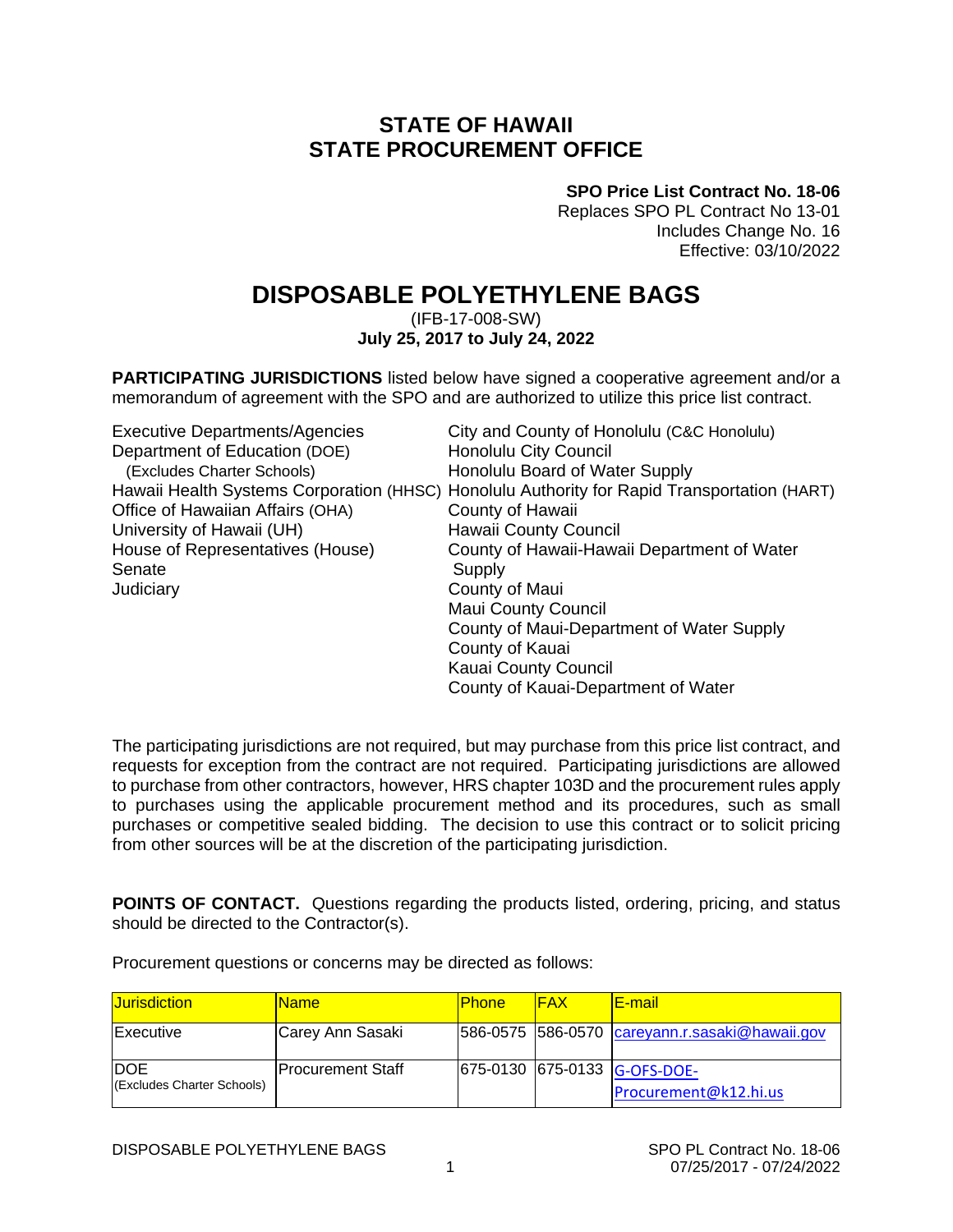| Jurisdiction                                        | <b>Name</b>                                  | Phone                | <b>FAX</b>           | E-mail                                       |  |  |
|-----------------------------------------------------|----------------------------------------------|----------------------|----------------------|----------------------------------------------|--|--|
| <b>HHSC</b>                                         | Nancy Delima                                 | 359-0994             |                      | ndelima@hhsc.org                             |  |  |
| <b>OHA</b>                                          | <b>Christopher Stanley</b>                   | 594-1833<br>594-1865 |                      | chriss@oha.org                               |  |  |
| UH                                                  | Karlee Hisashima                             | 956-8687             | 956-2093             | karlee@hawaii.edu                            |  |  |
| House                                               | <b>Brian Takeshita</b>                       | 586-6423             | 586-6401             | takeshita@capitol.hawaii.gov                 |  |  |
| Senate                                              | Carol Taniguchi                              | 586-6720             | 586-6719             | c.taniguchi@capitol.hawaii.gov               |  |  |
| Judiciary                                           | <b>Tritia Cruz</b>                           | 538-5805             | 538-5802             | tritia.l.cruz@courts.hawaii.gov              |  |  |
| <b>C&amp;C of Honolulu</b>                          | <b>Procurement Specialist</b>                | 768-5535             | 768-3299             | bfspurchasing@honolulu.gov                   |  |  |
| Honolulu City Council                               | Kendall Amazaki, Jr.<br><b>Nanette Saito</b> | 768-5084<br>768-5085 | 768-5011             | kamazaki@honolulu,gov<br>nsaito@honolulu.gov |  |  |
| Honolulu Board of<br><b>Water Supply</b>            | <b>Procurement Office</b>                    | 748-5071             |                      | fn_procurement@hbws.org                      |  |  |
| <b>HART</b>                                         | Dean Matro                                   | 768-6246             |                      | dean.matro@honolulu.gov                      |  |  |
| County of Hawaii                                    | Diane Nakagawa                               | 961-8440             |                      | Diane.Nakagawa@hawaiicounty.gov              |  |  |
| Hawaii County Council Diane Nakagawa                |                                              | 961-8440             |                      | Diane.Nakagawa@hawaiicounty.gov              |  |  |
| County of Hawaii -<br>Department of Water<br>Supply | Ka'iulani Matsumoto                          | 961-8050<br>ext. 224 | 961-8657             | kmatsumoto@hawaiidws.org                     |  |  |
| County of Maui                                      | <b>Jared Masuda</b>                          | 463-3816             |                      | jared.masuda@co.maui.hi.us                   |  |  |
| <b>Maui County Council</b>                          | Marlene Rebugio                              | 270-7838             |                      | marlene.rebugio@mauicounty.us                |  |  |
| County of Maui-<br>Department of Water<br>Supply    | Kenneth L. Bissen                            | 270-7684             | 270-7136             | Ken.bissen@co.maui.hi.us                     |  |  |
| County of Kauai                                     | <b>Ernest Barreira</b>                       | 241-4295             | 241-6297             | ebarreira@kauai.gov                          |  |  |
| <b>Kauai County Council</b>                         | Codie Tabalba<br><b>Scott Sato</b>           | 241-4193<br>241-4810 | 241-6349<br>241-6349 | lish@kauai.gov<br>ssato@kauai.gov            |  |  |
| County of Kauai-<br>Department of Water             | Marcelino Soliz                              | 245-5470             | 245-5813             | msoliz@kauaiwater.org                        |  |  |

**USE OF THIS PRICE LIST CONTRACT BY NONPROFIT ORGANIZATIONS.** Pursuant to HRS §103D-804, nonprofit organizations with current purchase of service contracts (HRS chapter 103F) have been invited to participate in the SPO price and vendor list contracts.

A listing of these nonprofit organizations is available at the SPO website: [http://spo.hawaii.gov.](http://spo.hawaii.gov/) Click on *For Vendors > Non-Profits > Cooperative Purchasing Program > View the list of qualifying nonprofits eligible to participate in cooperative purchasing.*

If a nonprofit wishes to purchase from an SPO price or vendor list contract, the nonprofit must obtain approval from each Contractor (participation must be mutually agreed upon, for example). A Contractor may choose to deny participation by a nonprofit. However, if a nonprofit and Contractor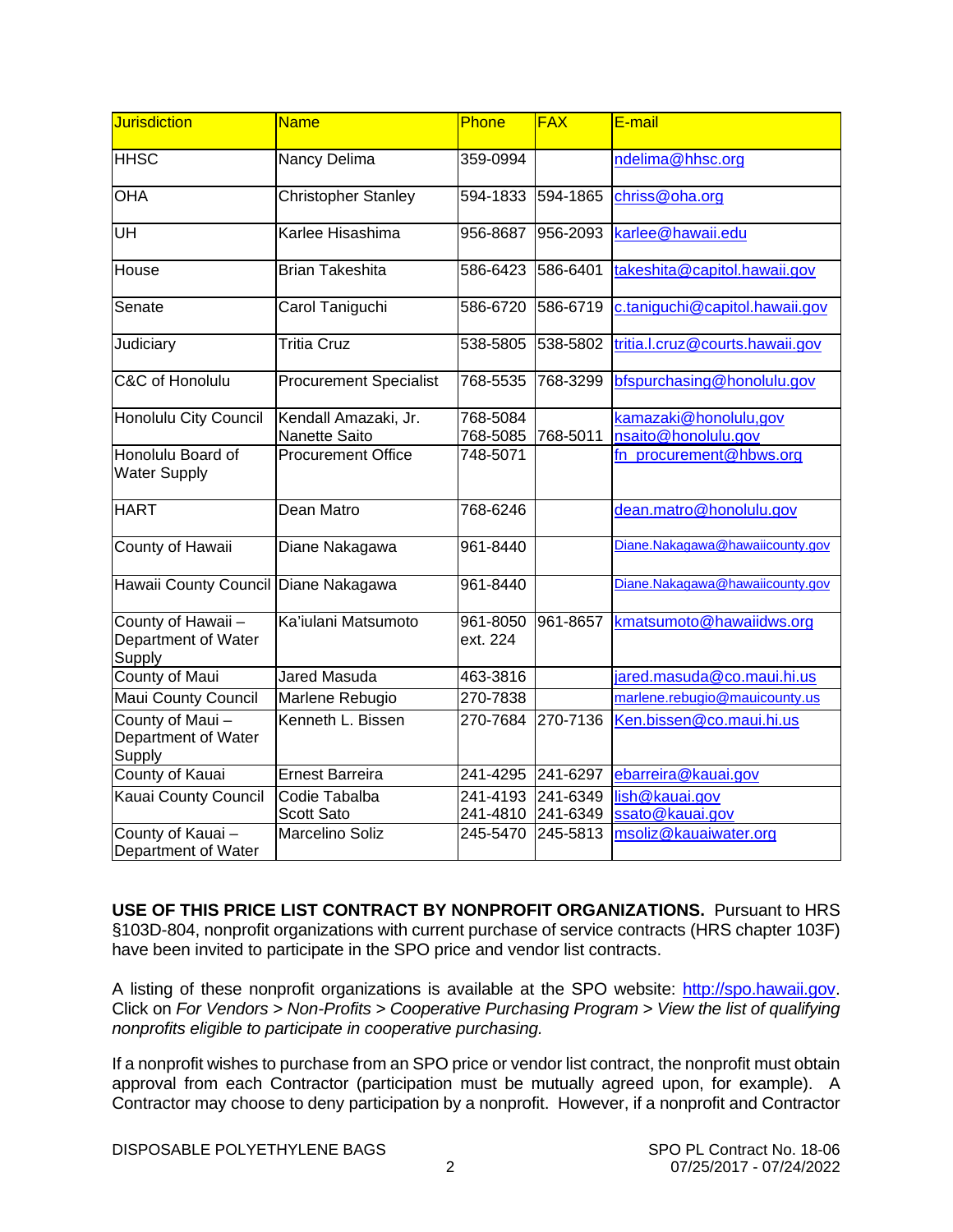mutually agree to this arrangement, it is understood that the nonprofit will retain its right to purchase from other than an SPO price list Contractor(s).

**CONTRACTORS.** The following Contractors are authorized to provide Disposable Polyethylene Bags Statewide under SPO PL Contract No. 18-06.

Oahu Plastic Bags Inc. dba HI-V Plastic Bag Manufacturing (for Oahu) Island Plastic Bags, Inc. (for Oahu)

**VENDOR CODES** for annotation on purchase orders are obtainable from the *Alphabetical Vendor Edit Table* available at your department's fiscal office. Agencies are cautioned that the remittance address on an invoice may be different from the address of the vendor code annotated on the purchase order.

**COMPLIANCE PURSUANT TO HRS §103D-310(c).** Prior to awarding this contract, the SPO verified compliance of the Contractor(s) named in the SPO Price List Contract No. 18-06. *No further compliance verification is required prior to issuing a contract, purchase order or pCard payment when utilizing this contract.*

**PURCHASING CARD (pCard).** The State of Hawaii Purchasing Card (pCard) is required to be used by the Executive department/agencies, excluding the DOE, HHSC, OHA, and UH, for orders totaling less than \$2,500. For purchases of \$2,500 or more, agencies may use the pCard, subject to its credit limit, or issue a purchase order.

**PURCHASE ORDERS** may be issued for purchases of \$2,500 or more and for Contractors who either do not accept the pCard, set minimum order requirements before accepting the pCard for payment, or who charge its customers a transaction fee for the usage.

**SPO PL Contract No. 18-06** will be typed on purchase orders issued against this price list contract. For pCard purchases, the SPO PL Contract No. 18-06 shall be notated on the appropriate transaction document.

**STATE GENERAL EXCISE TAX (GET) AND COUNTY SURCHARGE** shall not exceed the following rates if seller elects to pass on the charges to its customers.

| <b>COUNTY</b>              | <b>COUNTY</b>    | <b>STATE</b> |                         | <b>MAX PASS- EXPIRATION DATE</b> |  |  |
|----------------------------|------------------|--------------|-------------------------|----------------------------------|--|--|
|                            | <b>SURCHARGE</b> | <b>GET</b>   | <b>TAX</b><br><b>ON</b> | <b>SURCHARGE</b><br><b>OF</b>    |  |  |
|                            | <b>TAX RATE</b>  |              | <b>RATE</b>             | <b>TAX RATE</b>                  |  |  |
| <b>C&amp;C OF HONOLULU</b> | 0.50%            | 4.0%         | 4.7120%                 | 12/31/2030                       |  |  |
| <b>HAWAII</b>              | 0.50%            | 4.0%         | 4.7120%                 | 12/31/2030                       |  |  |
| COUNTY OF<br>MAUI          | $0.0\%$          | 4.0%         | 4.1666%                 | No county surcharge              |  |  |
| (including Molokai and     |                  |              |                         |                                  |  |  |
| Lanai)                     |                  |              |                         |                                  |  |  |
| <b>KAUAI</b>               | 0.50%            | 4.0%         | 4.7120%                 | 12/31/2030                       |  |  |

The GET or use tax and county surcharge may be added to the invoice as a separate line item and shall not exceed the current max pass-on tax rate(s) for each island. County surcharges on state general excise (GE) tax or Use tax may be visibly passed on but is not required. For more information on county surcharges and the max pass-on tax rate, please visit the Department of Taxation's website at <http://tax.hawaii.gov/geninfo/countysurcharge>.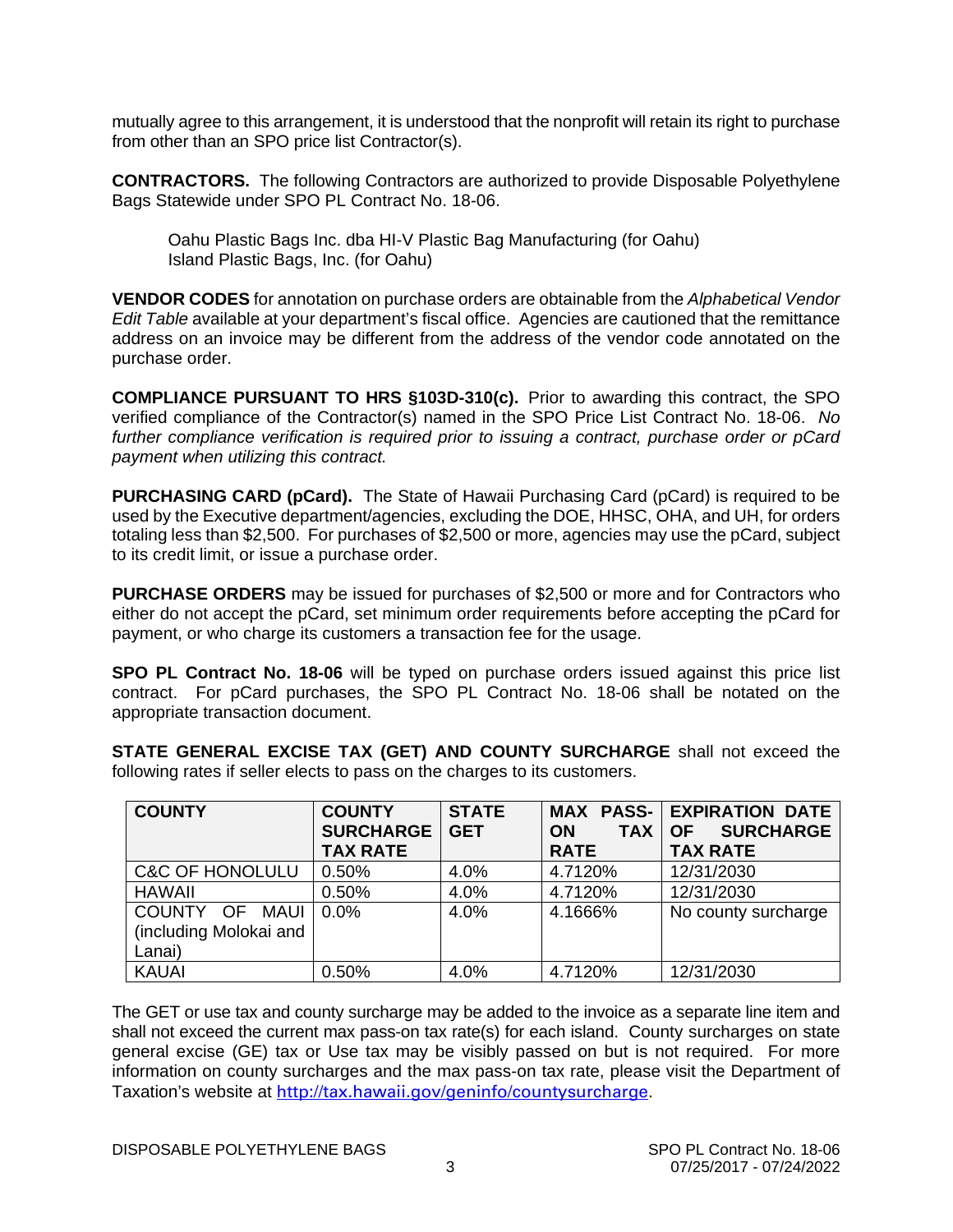**PAYMENTS** are to be made to the remittance address of the Contractor(s). HRS §103-10, HRS, provides that the State shall have thirty (30) calendar days after receipt of invoice or satisfactory completion of contract to make payment. Payments may also be made via pCard.

**VENDOR AND PRODUCT EVALUATION.** Form SPO-012, Evaluation: Vendor or Product, for the purpose of addressing concerns on this price list contract, is available to agencies at the SPO website: [http://spo.hawaii.gov.](http://spo.hawaii.gov/) Click on *Forms* on the home page.

**PRICE OR VENDOR LIST CONTRACT AVAILABLE ON THE INTERNET** at the SPO website: [http://spo.hawaii.gov.](http://spo.hawaii.gov/) Click on *Price & Vendor List Contracts* on the home page.

### **ORDERING INSTRUCTIONS**

**UNIT PRICES** include delivery to destination and all other costs except the State General Excise Tax (GET) and county surcharge, currently 4.5% for transactions made on the islands of Oahu, Kauai and Hawaii, and 4% for transactions made on Maui. Agencies are advised to add the tax amount to their purchase order total.

**ORDERING** on a timely basis is the responsibility of each agency. Orders shall be issued on an as-needed basis during the price list contract period, and will use either the pCard or purchase order when placing order(s). Contractors or Subcontractors are not obligated to accept any order received after the contract expiration date, however, Contractors or Subcontractors shall fill timely orders for which delivery may extend beyond the expiration date. Agencies shall not issue purchase orders specifying delivery after the price list contract expiration date.

#### On Oahu only:

- 1. Agencies will place an order with either Contractor who shall confirm receipt of order within four (4) days. If there is no response to the order request, it is deemed cancelled.
- 2. The Contractor and agency should reach an agreement on the order within 2 days (48 hours) of vendor's confirmation of receipt of order. If no agreement on order terms is reached, the order shall be considered cancelled, and the agency may then order from the other vendor.

**DELIVERY:** If Contractor is located on the same island as the ordering agency, the ordering agency shall have the option of having the products available for pick up on a will call basis or, for orders totaling \$100 or more (excluding the GET), having the products delivered to their location. It shall be the responsibility of the Contractor to coordinate the delivery of the order to ensure that the ordering agency receives their order within the times specified herein.

If Contractor is not located on the same island as the ordering agency, Contractor shall coordinate the delivery of the order to ensure that the ordering agency receives their order within the times specified herein.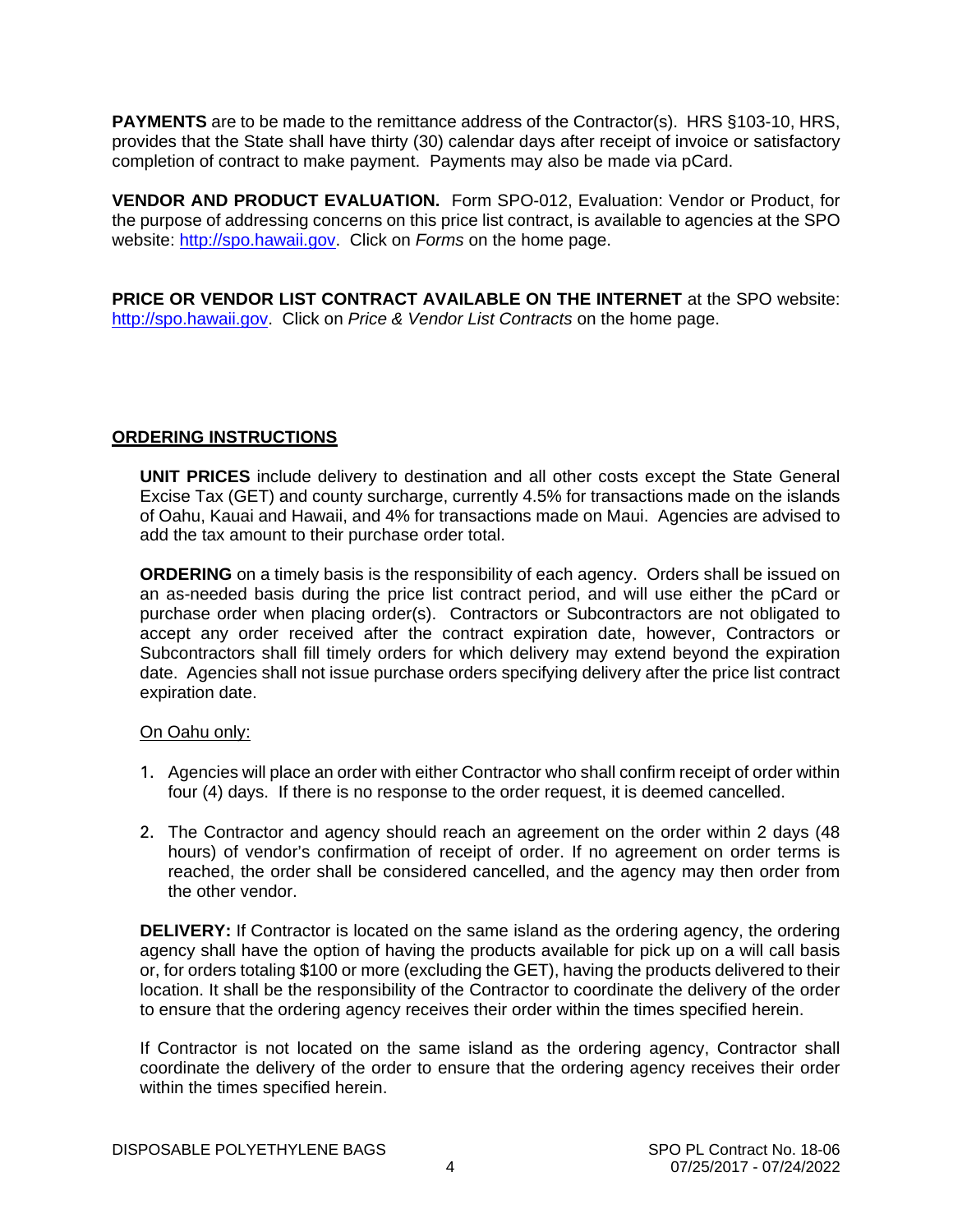When located on the same island, deliveries by the Contractor shall be made within seven (7) business days after confirmation of the order. Will call orders shall be ready for pick up within three (3) business days.

When located on different islands, deliveries by the Contractor shall be made within twelve (12) business days after receipt of the order.

Any products, damaged, defective or spoiled, will not be accepted by the ordering agencies and the Contractor shall be responsible for replacing them.

Prior to shipment, the Contractor shall contact the appropriate agency to coordinate the delivery arrangements.

Contractor shall be required to deliver all items outstanding at the end of the contract period on orders received during the term of the contract.

**FAILURE TO DELIVER:** Upon order confirmation, the vendor shall deliver according to the agreed schedule of delivery. If delivery is not made at the specified time, the agency has the option to cancel the order with the primary and place an order with the secondary, or they may apply liquidated damages, which shall be applied to that order or the next. The decision to cancel immediately or apply liquidated damages is left to the discretion of the agencies.

Liquidated damage is fixed at the sum of TWENTY-FIVE DOLLARS (\$25.00) per each and every calendar day per location per violation the Contractor fails to perform in whole or in part any of his obligations specified herein. Liquidated damage, if assessed, may be deducted from any payments due or to become due to the Contractor.

**NOTE:** The contract with Triple F Holdings, LLC dba Triple F Distributing for the islands of Maui, Kauai, and Hawaii expired on October 24, 2021. The agencies on the islands of Maui, Kauai, and Hawaii are advised to purchase disposable polyethylene bags from the best available source using an applicable method of procurement such as small purchases or competitive sealed bidding.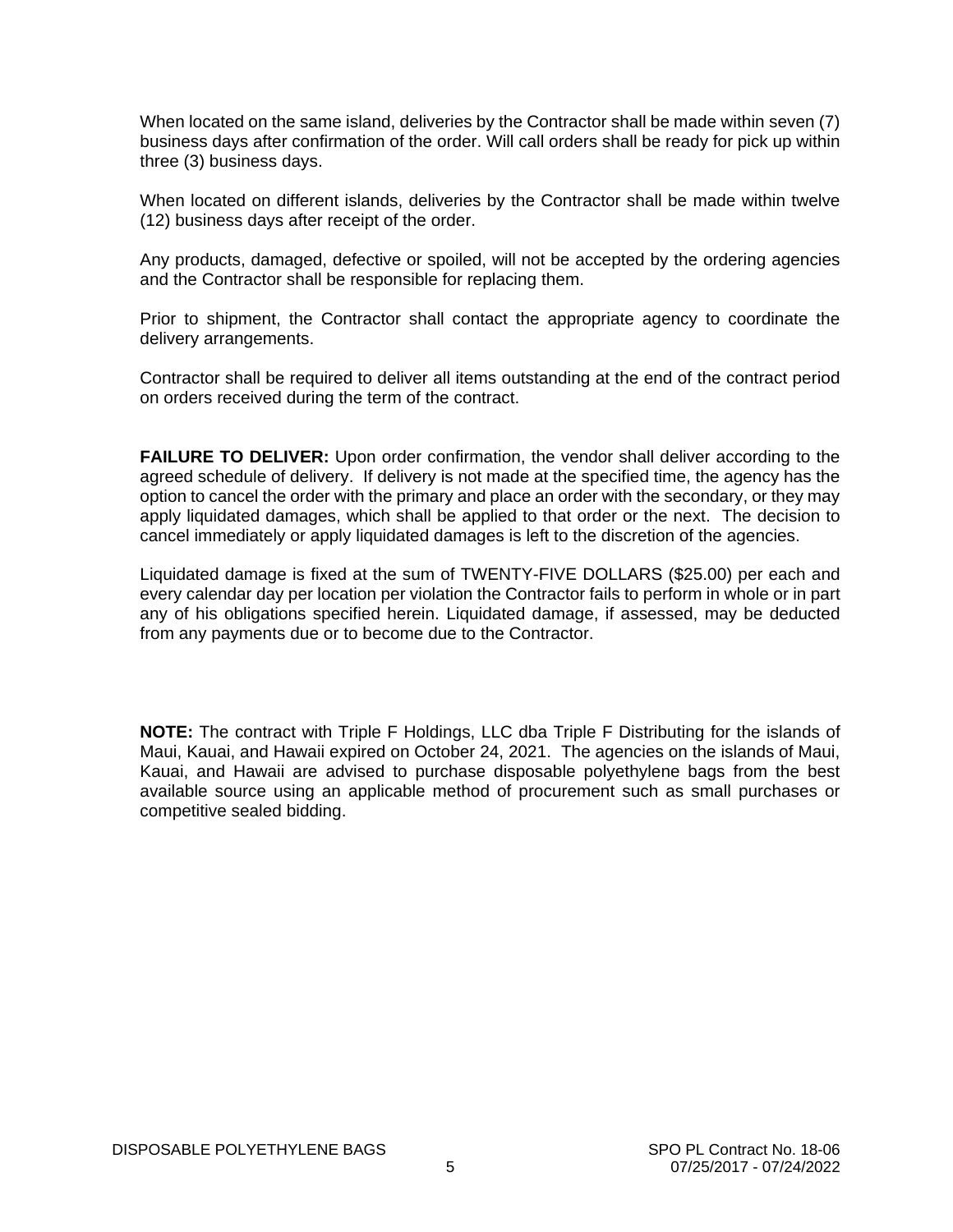# **OAHU CONTRACTOR INFORMATION**

## **Oahu Plastic Bags Inc. dba HI-V Plastic Bag Manufacturing**

Phone, Mail, Fax, or E-mail Purchase Orders to:

 HI-V Plastic Bag Manufacturing 99-126 Waiua Way Aiea, HI 96701 Phone: (808) 486-1818 Fax: (808) 488-6663 Email: [jian.yang@oahuplastic.com](mailto:jian.yang@oahuplastic.com)

Oahu Inventory Holding Address:

 HI-V Plastic Bag Manufacturing, Inc. 99-126 Waiua Way Aiea, HI 96701

Oahu Contact Person(s) for Orders and Deliveries:

 Jon Yang Email: [jian.yang@oahuplastic.com](mailto:jian.yang@oahuplastic.com) Inventory Holding Location Phone: (808) 486-1818 Inventory Holding Location Fax: (808) 488-6663

Contact Person for Billing:

 Jon Yang Email: [jian.yang@oahuplastic.com](mailto:jian.yang@oahuplastic.com) Inventory Holding Location Phone: (808) 486-1818 Inventory Holding Location Fax: (808) 488-6663

Contact Person for Contract Questions:

 Jon Yang Email: [jian.yang@oahuplastic.com](mailto:jian.yang@oahuplastic.com) Inventory Holding Location Phone: (808) 486-1818 Inventory Holding Location Fax: (808) 488-6663

Remittance Address:

 HI-V Plastic Bag Manufacturing 99-126 Waiua Way Aiea, HI 96701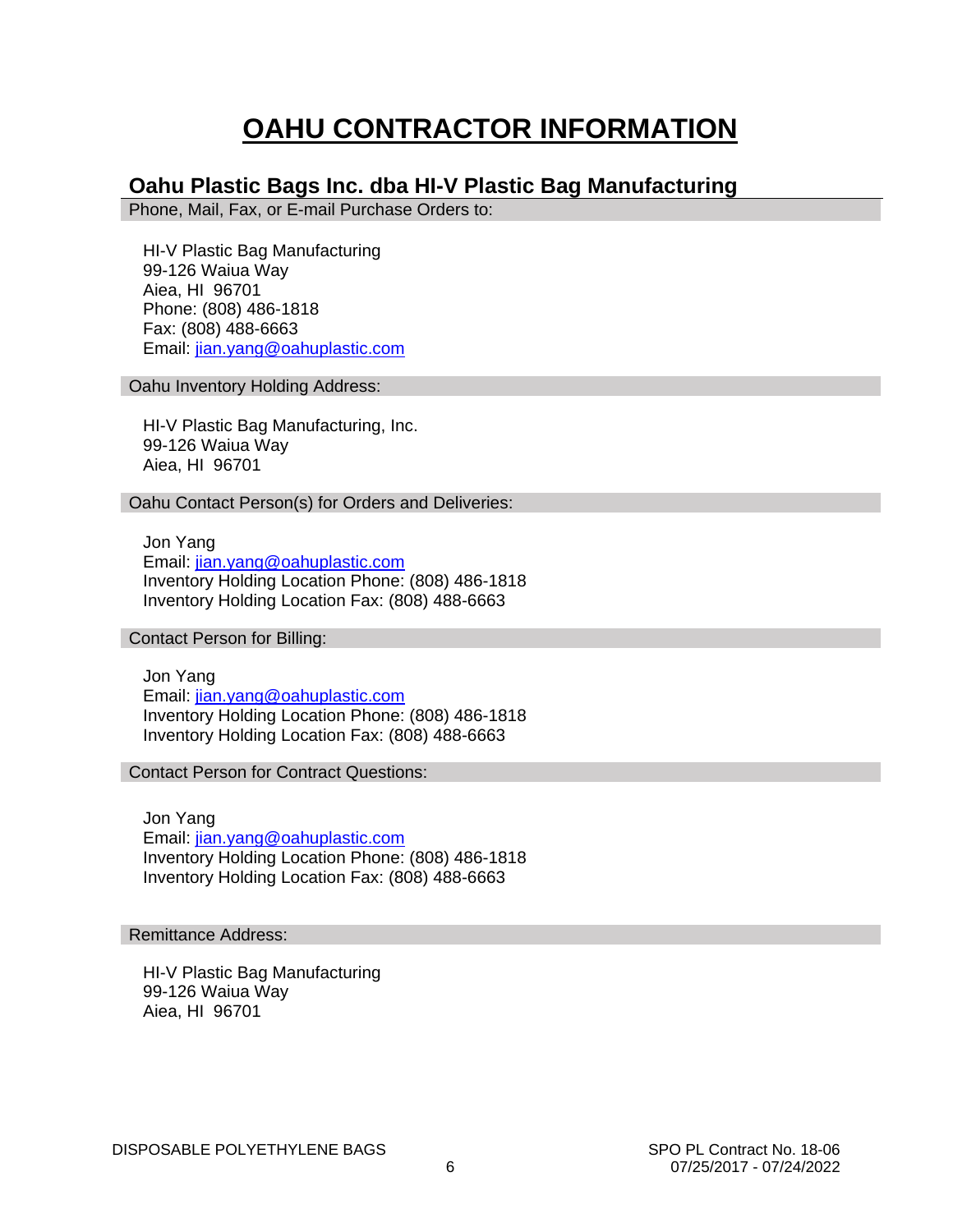## **Island Plastic Bags, Inc.**

Phone, Mail, Fax, or E-mail Purchase Orders to:

 Island Plastic Bags, Inc. 99-1330 Koaha Pl Aiea, HI 96701 Phone: (808) 484-4046 Fax: (808) 488-8505 Email: [csomera@islandplasticbags.com](mailto:csomera@islandplasticbags.com)

Oahu Inventory Holding Address:

 Island Plastic Bags, Inc. 99-1330 Koaha Pl Aiea, HI 96701

Oahu Contact Person(s) for Orders and Deliveries:

 Claire Somera Email: [csomera@islandplasticbags.com](mailto:csomera@islandplasticbags.com) Inventory Holding Location Phone: (808) 484-4046 Inventory Holding Location Fax: (808) 488-8505

Contact Person for Billing:

 Claire Somera Email: [csomera@islandplasticbags.com](mailto:csomera@islandplasticbags.com) Inventory Holding Location Phone: (808) 484-4046 Inventory Holding Location Fax: (808) 488-8505

Contact Person for Contract Questions:

 Claire Somera Email: [csomera@islandplasticbags.com](mailto:csomera@islandplasticbags.com) Inventory Holding Location Phone: (808) 484-4046 Inventory Holding Location Fax: (808) 488-8505

#### Remittance Address:

 Island Plastic Bags, Inc. PO Box 1205 Aiea, HI 96701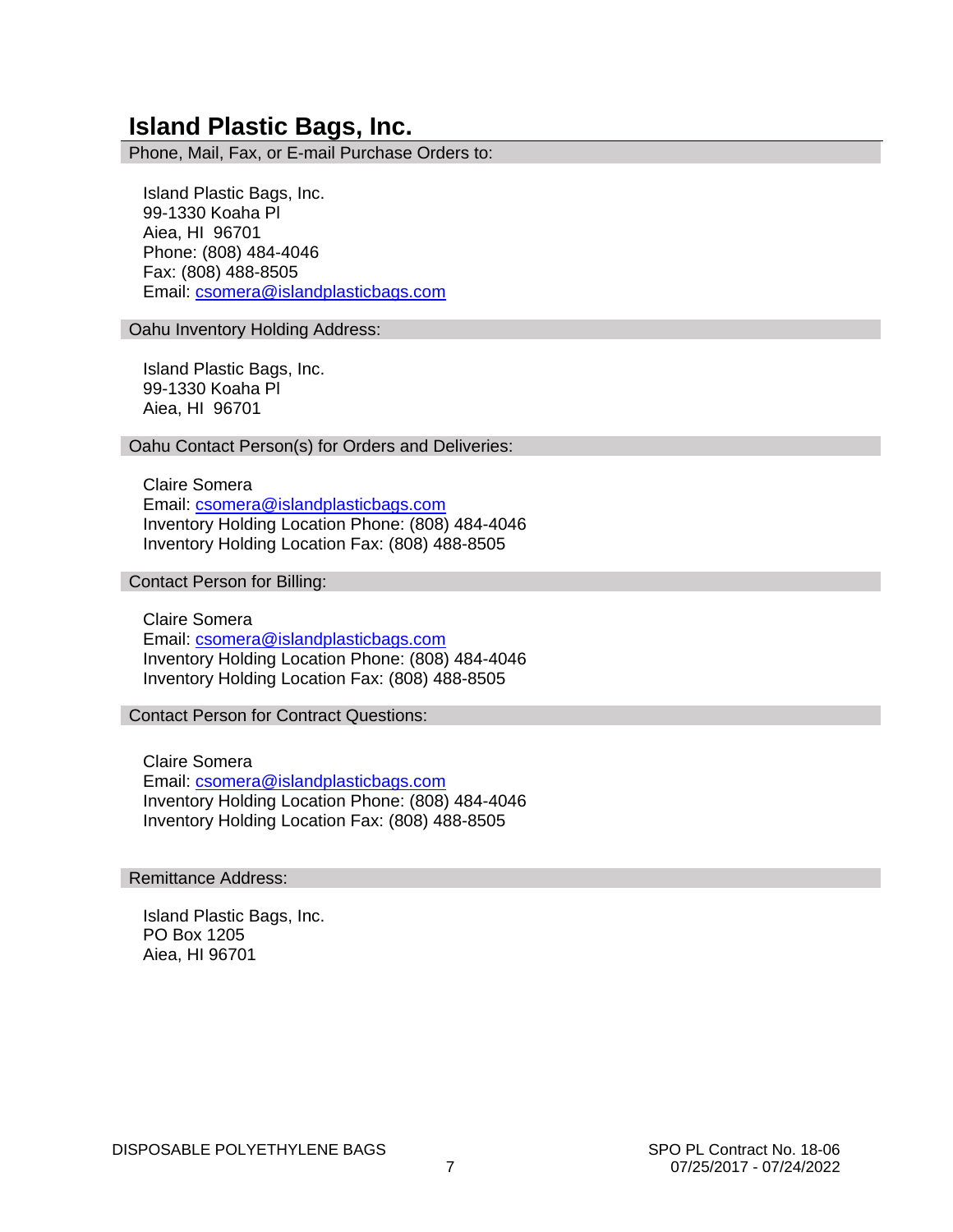# **OAHU PRICE LIST**

| Oahu - Group 1      |                                                     | HI-V Plastic Bag Manufacturing |                |               | Island Plastic Bags, Inc.                |     |                    |
|---------------------|-----------------------------------------------------|--------------------------------|----------------|---------------|------------------------------------------|-----|--------------------|
| Item No.            | <b>Brief Description</b>                            | Brand Name &<br>Product No.    | Bags per Case  | Cost per Case | Brand Name & Product Bags per<br>No.     |     | Cost per<br>Case   |
| <b>Low Density</b>  |                                                     |                                |                |               |                                          |     |                    |
| $\mathbf{1}$        | 24" W x 24" L, 10 gal.<br>1 mil minimum             | <b>HI-V10</b>                  | $500 \,$ \$    | 21.64         | Island Plastic Bags, Inc.<br>M-LD2421    | 500 | \$23.36            |
| $\overline{2}$      | 24" W x 30" L, 13 gal.<br>1 mil minimum             | <b>HI-V13</b>                  | $300 \mid 5$   | 17.69         | Island Plastic Bags, Inc.<br>M-LD2431M   | 500 | \$29.19            |
| 3                   | 30" W x 37" L, 20 gal.<br>1.35 mil minimum          | <b>HI-V20</b>                  | $300 \mid 5$   | 30.58         | Island Plastic Bags, Inc.<br>M-LD303135S | 250 | \$30.41            |
| $\overline{4}$      | 33" W x 40" L, 33 gal.<br>1.75 mil minimum          | <b>HI-V33</b>                  | $250 \mid 5$   | 38.10         | Island Plastic Bags, Inc.<br>M-LD334175S | 250 | \$46.82            |
| 5                   | 33" W x 39" L, 33 gal.<br>1.30 mil minimum          | <b>HI-V313</b>                 | $250 \,$ \$    | 30.16         | Island Plastic Bags, Inc.<br>M-LD33313   | 250 | \$33.94            |
| 6                   | 36" W x 50" L, 55 gal.<br>2.0 mil minimum           | <b>HI-V552</b>                 | $150 \div$     | 36.75         | Island Plastic Bags, Inc.<br>M-LD3652S   | 150 | \$43.78            |
| $\overline{7}$      | 42" W x 47" L, 55 gal.<br>3 mil minimum             | <b>HI-V423</b>                 | $100 \mid \xi$ | 38.81         | Island Plastic Bags, Inc.<br>M-LD42473   | 100 | \$48.04            |
| 8                   | 43" W x 48" L, 55 gal.<br>2.0 mil minimum           | <b>HI-V43</b>                  | $100 \mid \xi$ | 27.52         | Island Plastic Bags, Inc.<br>M-LD4342S   | 125 | \$41.84            |
| <b>High Density</b> |                                                     | HI-V Plastic Bag Manufacturing |                |               | Island Plastic Bags, Inc.                |     |                    |
| 9                   | 24" X 24", 10 gal.<br>8 microns minimum             | <b>BIO-PAC1008</b>             | $1000$ \$      | 21.35         | Island Plastic Bags, Inc.<br>D-HD242408N |     | $1000 \div 16.29$  |
| 10                  | 30" x 37", 20-30 gal.<br>12 microns minimum         | BIO-PAC2012                    | $500 \mid 5$   | 27.05         | Island Plastic Bags, Inc.<br>D-HD303713N |     | $500 \mid 5$ 24.68 |
| 11                  | 33" x 40", 33 gal.<br>16 microns minimum            | BIO-PAC3316                    | $250 \,$ \$    | 21.17         | Island Plastic Bags, Inc.<br>D-HD334016N |     | $250 \div 18.38$   |
| 12                  | 36" x 60", 55 gal.<br>16 microns minimum            | <b>BIO-PAC3660</b>             | $200 \leq$     | 35.28         | Island Plastic Bags, Inc.<br>D-HD366016N |     | 200 \$24.09        |
| 13                  | 43" x 48", Glutton-55<br>gal.<br>16 microns minimum | BIO-PAC4348                    | $200 \leq$     | 34.10         | Island Plastic Bags, Inc.<br>D-HD434816N |     | $200 \div 23.20$   |